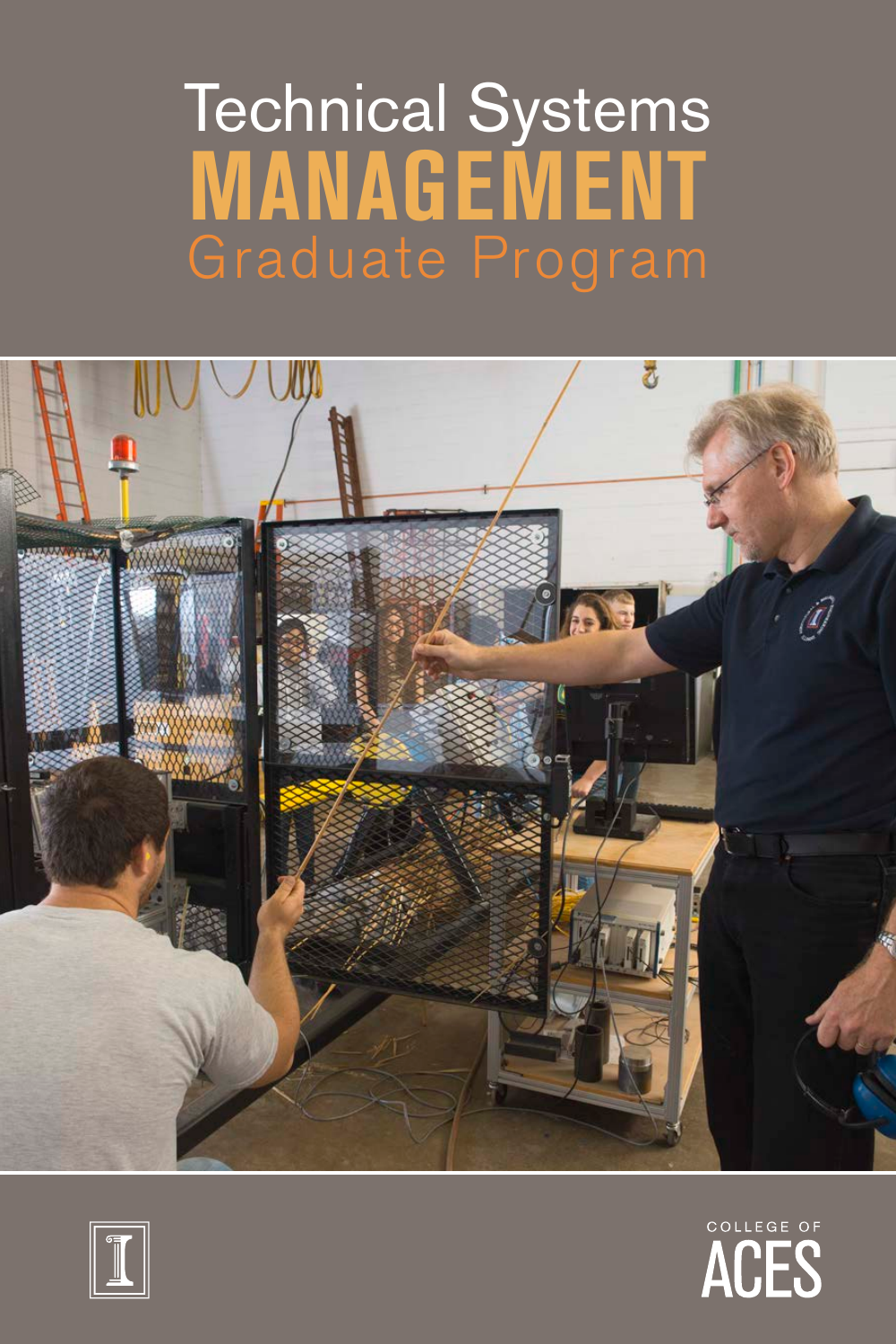## MANAGEMENT **TECHNICAL SYSTEMS**



A graduate degree in Technical Systems Management (TSM) combines the knowledge of agricultural, biological, and physical sciences with managerial and technical skills. Prepare yourself for careers in the production, processing, and manufacturing of food, fiber, feed, and fuel by studying science, systems management, and applications engineering. Students focus on applying engineering principles, studying the technologies used in agriculture, and integrating business concepts in the food and agricultural industries.

You can pursue two degree paths in our TSM graduate program:

- M.S. (Thesis or Non-thesis)
- M.S. with Professional Science Master's (PSM)

The Department of Agricultural and Biological Engineering—ABE@ Illinois—coordinates both degrees in cooperation with the Graduate College and the Illinois PSM program.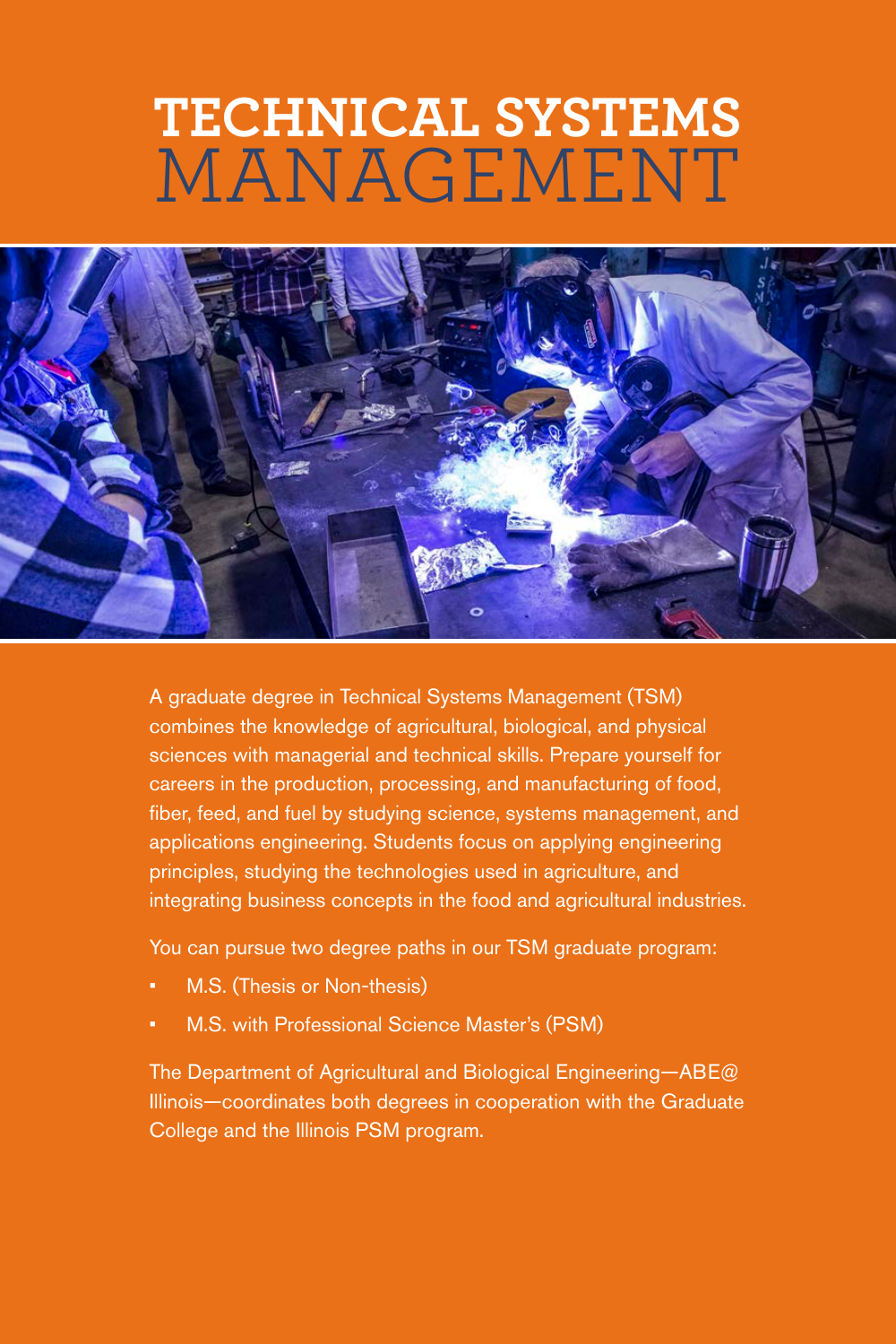## ADMISSIONS AND FINANCIAL ASSISTANCE

#### **Admissions**

You may submit your application for admission online, using the University of Illinois Graduate College website (grad.illinois.edu/ admissions/apply) or the PSM Program website (psm.illinois.edu/ apply). You may also download and print an application.

Admission requirements include the following:

- Bachelor's degree from a regionally accredited U.S. institution or a comparable degree from a recognized institution abroad
- Grade point average of 3.0 or higher for the last 60 hours of undergraduate work and for any graduate work
- GRE (Graduate Record Examination)
- TOEFL (Test of English as a Foreign Language) for non-native speakers of English

#### **Financial Assistance**

ABE offers a limited number of graduate fellowships and assistantships on a competitive basis to TSM master's students pursuing the thesis option. A fellowship provides a monetary stipend, a tuition waiver, and a partial fee waiver. An assistantship provides a stipend plus a tuition waiver and partial fee waiver in exchange for employment in research.

For students pursuing the Professional Science Master's program, loans are the principal source of financial aid. As a professional program, the Illinois PSM cannot provide financial support, and Illinois PSM students may not hold assistantships or other appointments providing waivers of tuition or fees.

Visit the Illinois Office of Student Financial Aid for additional information (osfa.illinois.edu).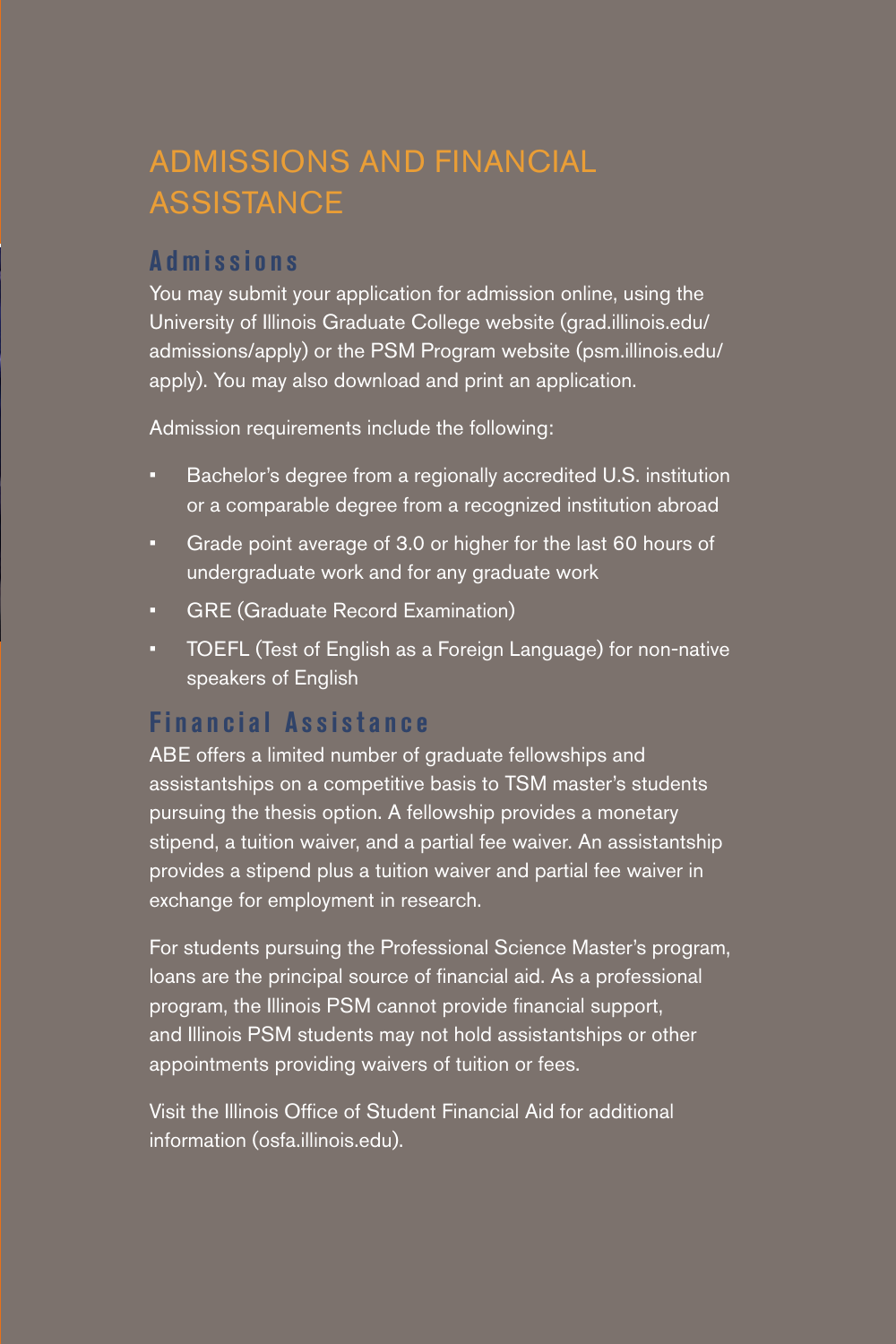## MASTER'S OF SCIENCE

The master's program in TSM prepares students for challenging careers with consulting firms, government agencies, industry, and research.

This degree introduces you to research methodology while providing advanced coursework. The curriculum combines the best of new technology for agriculture with sound business principles to help students become technically proficient business people equipped for today's global economy. In consultation with an advisor, you will design and execute a research plan, analyze the resulting data, and write a thesis. (The non-thesis option is allowed only with departmental approval at or before graduate study begins, and a final report is required.)

Students who enter our program usually have a bachelor's degree in an agricultural, science, technical, or business field. The requirements for completing an M.S. degree in TSM include these:

- 25 hours of coursework (minimum)
- 8 hours of thesis research
- 18 to 24 months beyond the bachelor's degree



**If** The professors were wonderful mentors that were constantly engaged to ensure my success and showed genuine interest in me as a person, not just the work that I could do. $\overline{''}$ 

JUSTIN MAUGHAN, M.S. TSM '13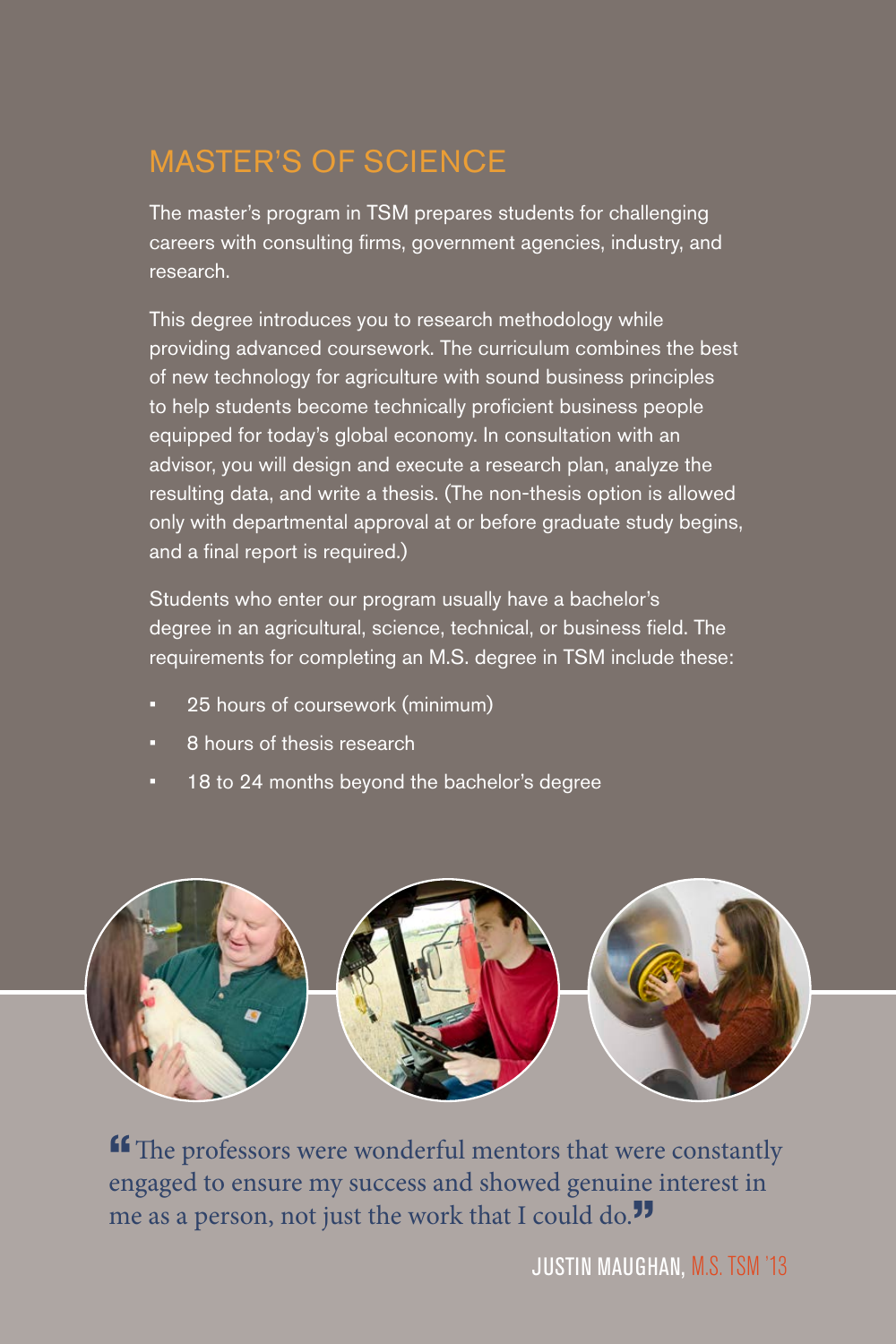

Merging technology with management in a systematic approach to problem-solving is the foundation of the Professional Science Master's program in TSM. Graduates are equipped with the advanced knowledge, abilities, and skills to apply physical and natural sciences to solve some of the world's most pressing problems. Our rigorous, hands-on program combines science knowledge with business know-how to prepare students for technical and leadership careers in managing agricultural and biological systems.

PSM applicants must have a bachelor's degree comparable to the University of Illinois undergraduate TSM degree. The PSM program is built around four integrated learning components:

- Science  $-32$  hours in a specific field of study; this is the core of the program
- Business 10 hours in essential business knowledge and skills
- Industry seminar series weekly discussion of business concepts and examination of current and emerging business issues, often including interaction with business experts
- Internship hands-on work experience to support your personal and professional goals

The PSM degree is a full-time, on-campus program which is completed in 16 months (three semesters and one summer term). A thesis is not required.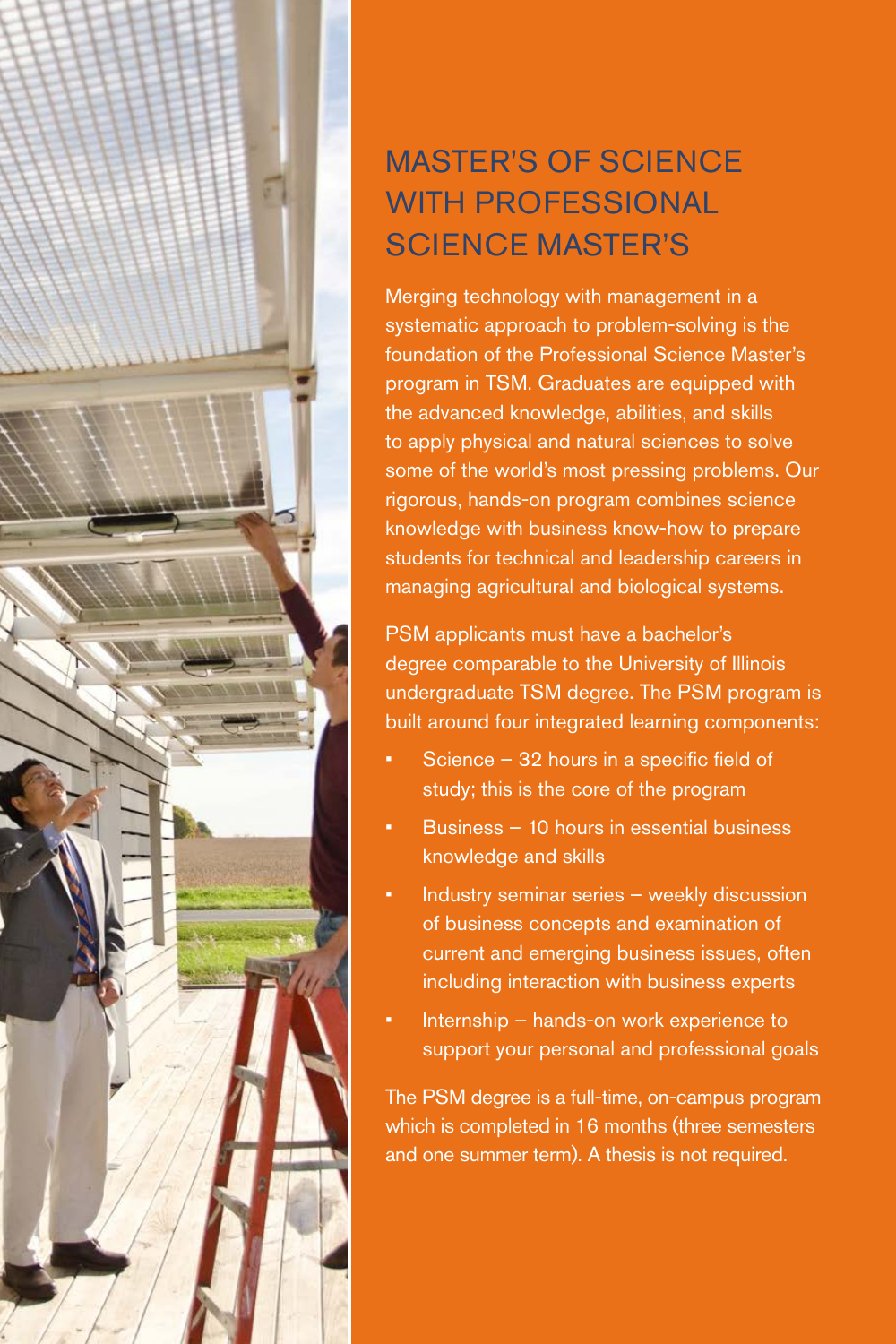### SPECIALIZATIONS

Construct a program of study that best fits your personal and professional objectives. You may focus on one or more of the following specializations.

#### **Agricultural Safety and Health**

Develop an emphasis in agricultural safety and health by taking three 400-level core courses and a variety of complementary electives. This specialization establishes a strong base for understanding the occupational safety and health hazards and issues facing production agriculture. It also familiarizes you with the injury-control methodologies of behavioral persuasion, engineering design, and regulation or enforcement and how they affect injury and occupational illness rates among agricultural populations. Graduate students selected for an agricultural safety and health traineeship receive a stipend and some tuition assistance.

#### **Construction Management**

Focus on managing residential, agricultural, and industrial construction technologies by studying those related to bioenvironmental engineering, including ventilation and controls, air quality, and manure management. You may pursue research and development of alternative housing as well as nutrient management issues associated with animal agriculture.

#### **Environmental Systems**

Advance your knowledge and skills in the development and stewardship of natural systems, especially those relating to land and water resources. You will develop and manage practices to control the transport of agricultural and other non-point sources of pollution; implement systems for sustaining and improving water quality, maintaining ecosystems, and managing stormwater; implement the best available technology for optimal irrigation use, water management, and drainage; and utilize GIS and other software to help develop and implement environmental systems.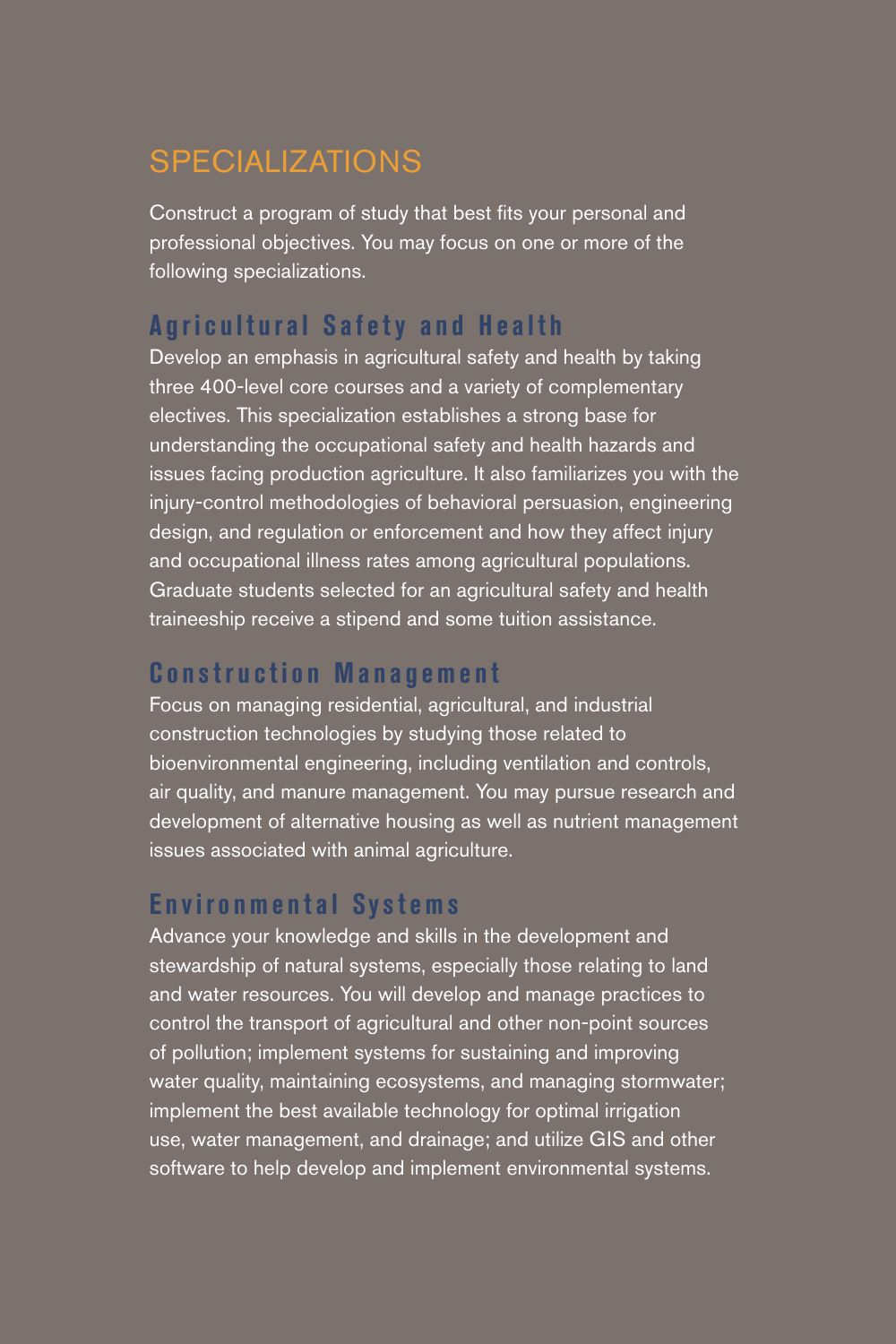





#### **Mechanization, Marketing and Technology Management Systems**

In this specialization, you will be equipped to test, analyze, and manage off-road machinery and systems, including costing and selection. You also learn to troubleshoot and solve problems associated with agricultural and construction equipment.

#### **Processing Systems**

As a student involved with bioprocessing, you will learn how to process and convert agricultural and biological materials into useful co-products. Each bioprocess results in a series of co-products that can be used for human, animal, and industrial purposes. You will understand how the inherent variability of raw materials can affect the operation of commercial processes, co-product quality, and profitability. You will also learn how bioprocesses work on a daily basis and how future development of bioproducts and biofuels will impact the industry.

#### **Renewable Energy Systems**

Understand the fundamental science behind harnessing renewable energy from sunlight, wind, geothermal, and biomass, and learn how to perform an economic analysis of proposed systems. You will also learn management skills for solar, wind, and hybrid energy to blend appropriate energy sources into reliable, costeffective, and long-lasting systems. This can include the development, construction, and operation of large-scale, grid-connected renewable energy projects.

**"The PSM/TSM program is very flexible which allows students with** different backgrounds to find the goals they are passionate about and build a curriculum toward those goals.<sup>"</sup>